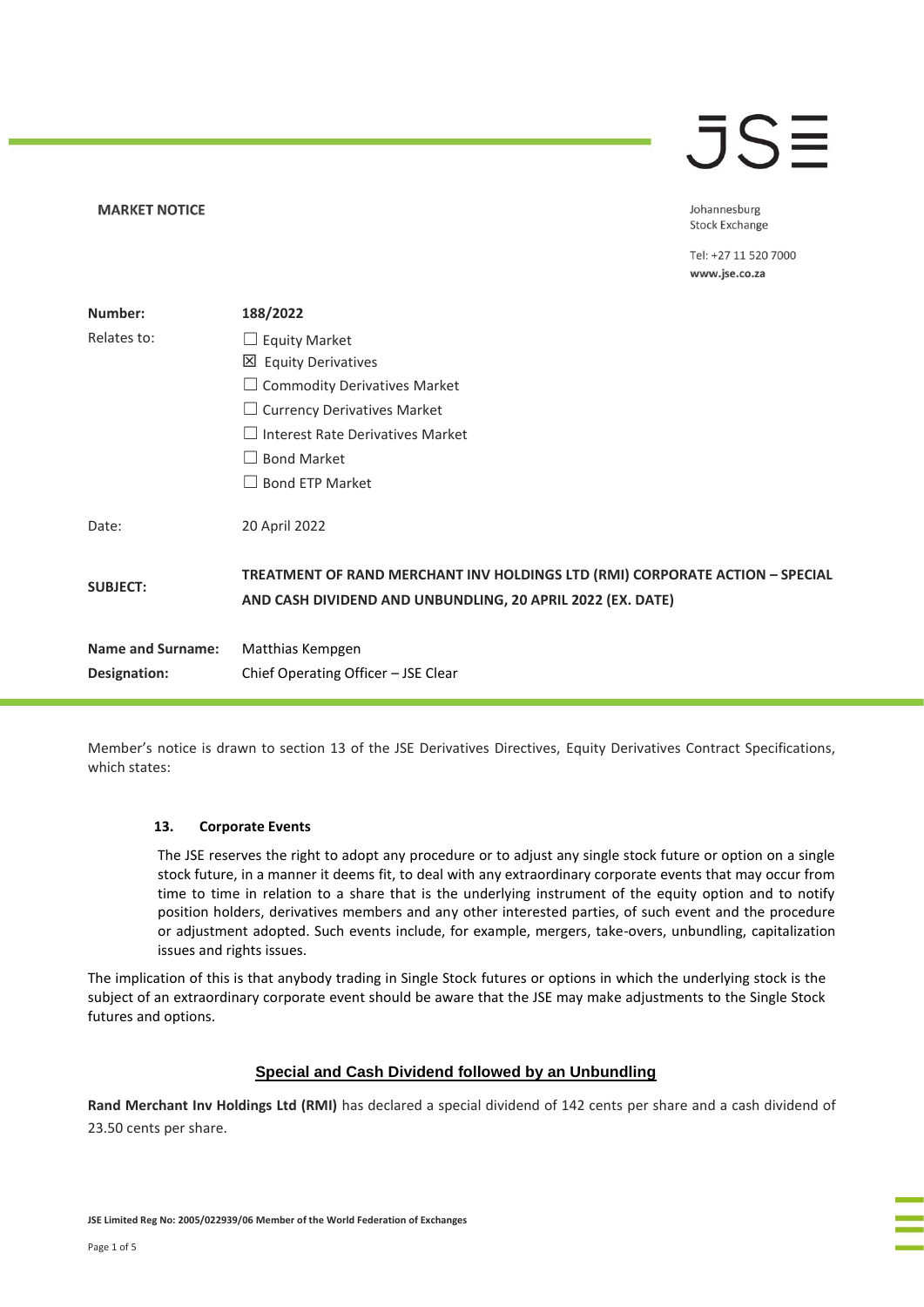**Rand Merchant Inv Holdings Ltd (RMI)** shareholders will also receive 26.18136 **Momentum Met Holdings Ltd (MTM)** & 10.91799 **Discovery LTD (DSY)** shares for every 100 **Rand Merchant Inv Holdings Ltd (RMI)** shares held.

With regards to this corporate action, the following adjustments will be made to RMI positions on 20 April 2022 **(Exdate)**. The adjustments will be made to positions held as at close of business on 19 April 2022 **(LDT).**

| <b>Contract Code</b>      | <b>JSE Instrument Type</b> |
|---------------------------|----------------------------|
| 15JUN22 RMI PHY           | Single Stock               |
| 15JUN22 RMI CSH           | Single Stock               |
| 15JUN22 RMI PHY DN        | Dividend Neutral           |
| 15JUN22 RMI CSH DN        | Dividend Neutral           |
| 15JUN22 RMI PHY 30.5P     | Single Stock               |
| 15SEP22 RMI PHY           | Single Stock               |
| 15SEP22 RMI CSH           | Single Stock               |
| 15SEP22 RMI PHY DN        | <b>Dividend Neutral</b>    |
| 15SEP22 RMI CSH DN        | Dividend Neutral           |
| 15DEC22 RMI PHY           | Single Stock               |
| 15DEC22 RMI CSH           | Single Stock               |
| 15DEC22 RMI PHY DN        | <b>Dividend Neutral</b>    |
| 15DEC22 RMI CSH DN        | Dividend Neutral           |
| 16MAR23 RMI PHY           | Single Stock               |
| 16MAR23 RMI CSH           | Single Stock               |
| 16MAR23 RMI PHY DN        | <b>Dividend Neutral</b>    |
| 16MAR23 RMI CSH CFD RODI  | CFD                        |
| 16MAR23 RMI CSH CFD SABOR | <b>CFD</b>                 |
| 16MAR23 RMI CSH DN        | Dividend Neutral           |

#### **Affected Contracts:**

## **Special and Cash Dividend**

#### **1. FUTURES CONTRACTS**

The futures position will be increased by the following factor:

Calculation of futures factor:

## **Spot price / adjusted price**

Where:

**Spot price** = the official closing price of the underlying share on **19 April 2022 (LDT) – 0.235 (Cash Dividend)**

**Adjusted price** = Spot price – **1.42** (**Special Dividend**).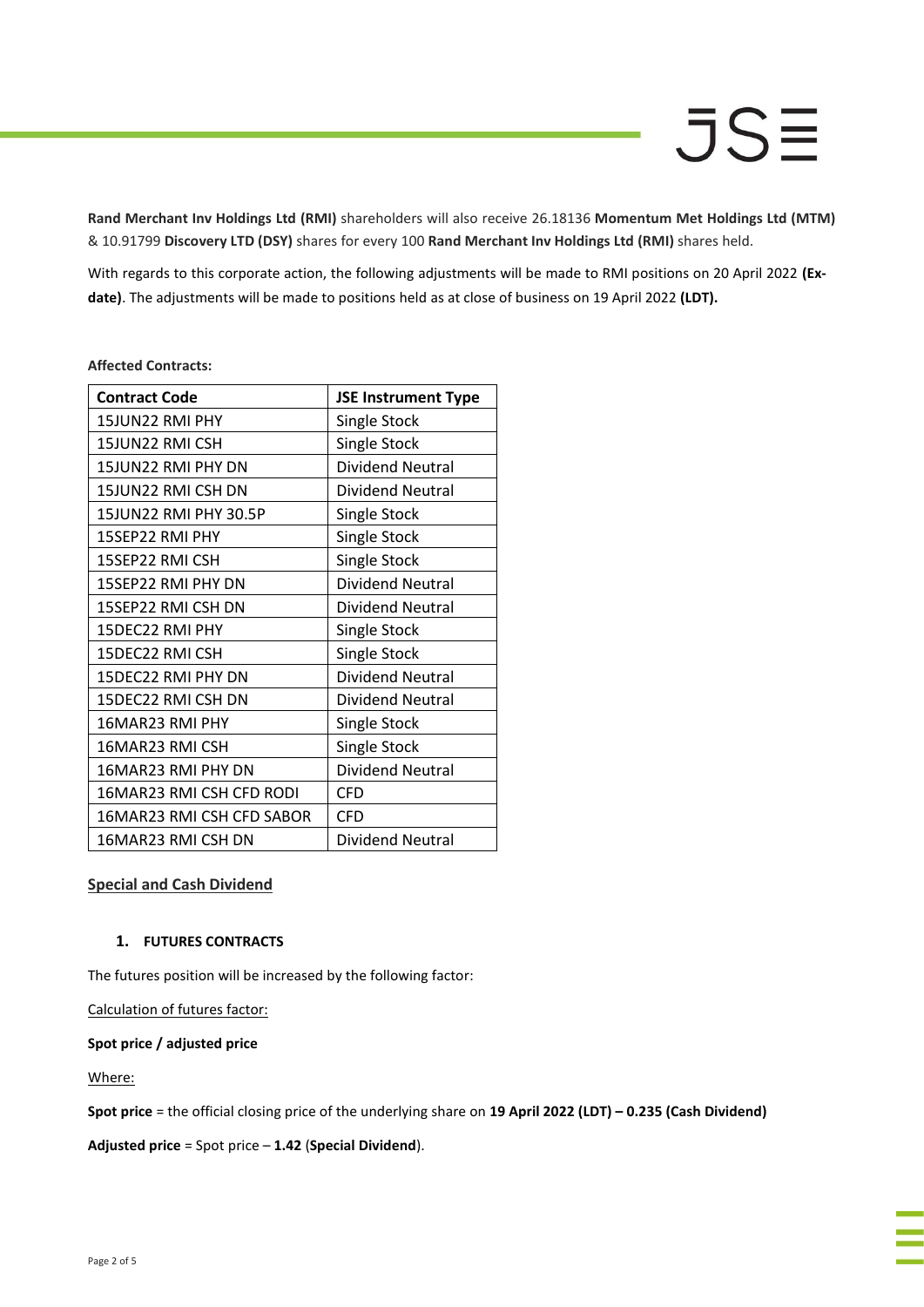# JSE

Example: If the official closing price of the underlying shares on 22 March 2022 **(LDT)** is 49.17, the following would apply:

Spot price = 49.17 – 0.235 **= 48.935**

Adjusted price = 48.935 **–** 1.42

= **47.515**

Futures factor = 48.935 / 47.515

= **1.029885**

**I.e.** Current positions**\***factor (rounded to nearest whole contract) = the number of total contracts. Additional contracts will be created at an initial value of zero.

#### **2. OPTION CONTRACTS**

- a. The options position will be increased by the same factor as the futures above.
- b. The option strikes will be adjusted by the following factor:

Calculation of options factor (based on the example above):

#### **Adjusted price / spot price**

Options factor = 47.515 / 48.935

= **0.970982**

E.g. if the old strike is 48.00 the following would apply: -

**New strike** = Old strike \* options factor

= 48.00 \* **0.970982**

= **46.61**

Existing positions will be closed out at a 0 value and new positions opened at the new strike with a 0 value.

## **3. CFD CONTRACTS**

Current positions**\***Factor (rounded to nearest whole contract) = the number of total contracts. Additional contracts will be created at an initial value of zero.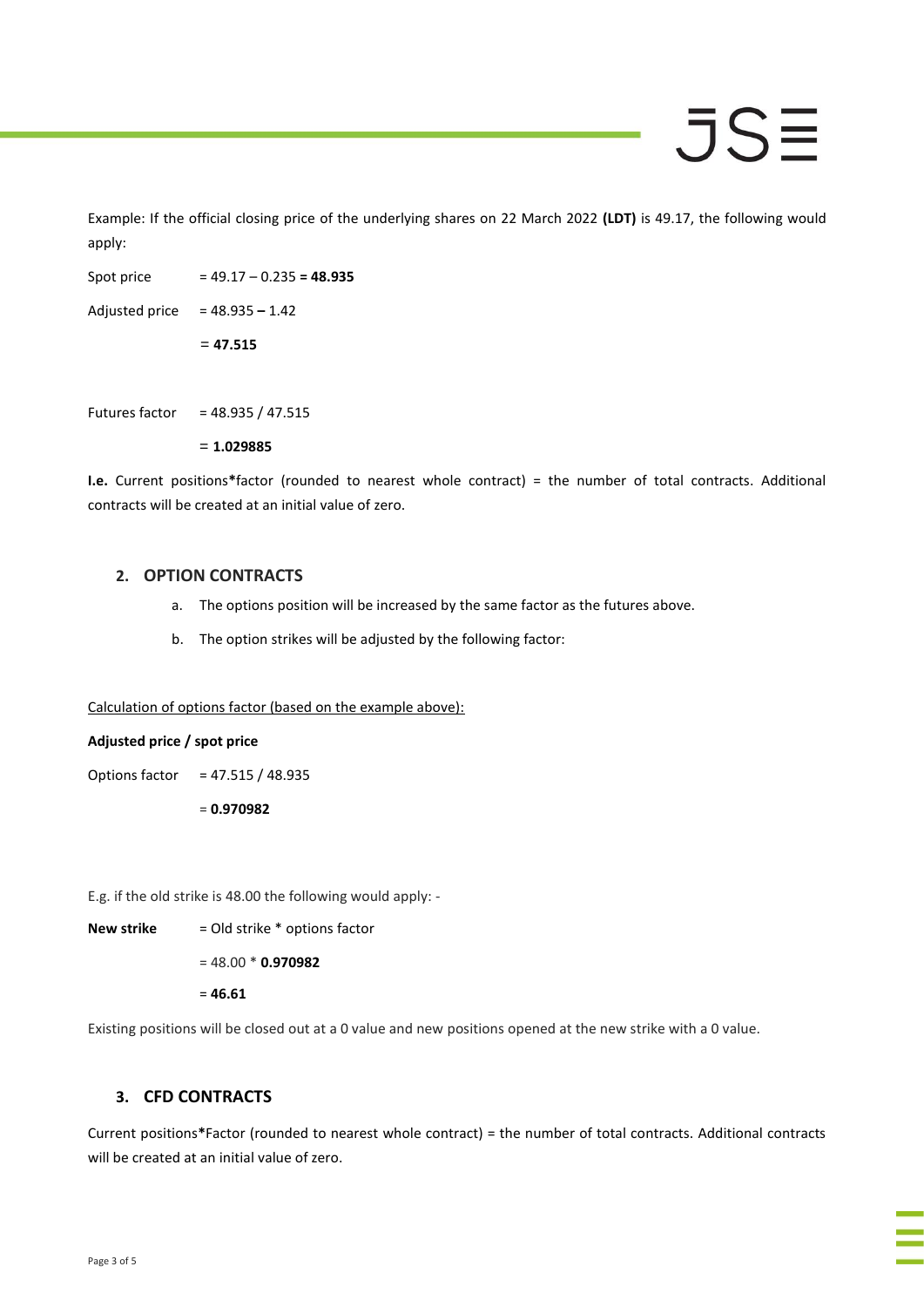## **Unbundling**

### **Please note:**

The new basket future contract **BSK111** will be created during the EOD batch process on LDT 19 April 2022 and will be available for trading on Ex-date 20 April 2022.

## **1. Futures positions.**

- The JSE will list the new basket future contract **BSK111** which will contain the following constituents: Rand Merchant Inv Holdings Ltd (RMI) / Momentum Met Holdings Ltd (MTM) / Discovery LTD (DSY)
- Positions in Rand Merchant Inv Holdings Ltd (RMI) as held on close of business on Tuesday, 19 April 2022 (LDT) will be closed out at a value of zero and new positions will be created in the new basket future contract at a value of zero on 20 April 2022 (Ex-date).

**E.g.** If you had 10 futures contracts in Rand Merchant Inv Holdings Ltd (RMI), the JSE will close out this position at a value of zero and open a new position of 10 futures contracts in the new basket created.

• The new basket futures contract will comprise of RMI, MTM and DSY shares in the following ratio: -

## 1 New Basket Future Contract = (1 RMI Contract + 0.2618136 MTM contract + 0.1091799 DSY contract) x Nominal (100)

• The MTM price of the new basket future contract will be determined by calculating the fair value of: -

A notional basket containing 1 RMI contracts + 0.2618136 MTM contract + 0.1091799 DSY contract

• At expiry date the future will be physically settled according to the following ratio: -

1 New Basket Futures Contract = (1 RMI shares + 0.2618136 MTM contract + 0.1091799 DSY contract share)

• The final settlement price of the new basket futures contract at expiry will be determined as follows: -

(1 \* RMI share price) + (0.2618136 \* MTM share price) + (0.1091799 \* DSY share price)

## **2. Option positions.**

- The JSE will make the same adjustments to option positions as made to futures positions above.
- Strike prices will remain unaffected.